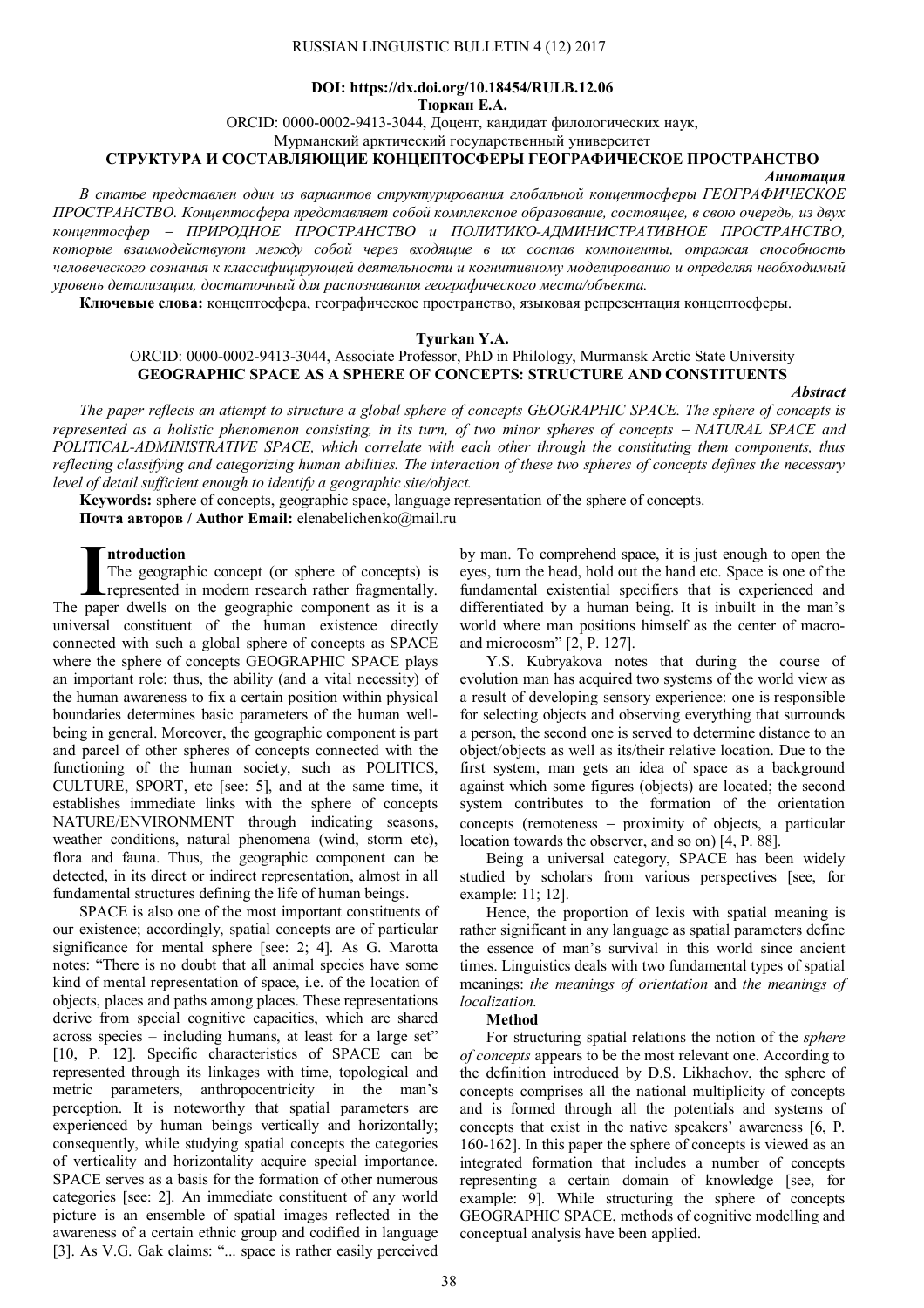## **Discussion**

Spatial relations are rather often viewed through the semantic category LOCALITY: thus, O.Ya. Ivanova describes the sphere of concepts SPACE as its representation through the semantic field LOCALITY/LOCATION. The kernel part of the field and its semantic dominant is represented by a unit possessing the most general meaning [3, P. 2, 6, 16]. The central part of the field belongs to the word *place*. On the first stage of fragmenting the field three specifiers of the lexis with the semantic component *locality* can be distinguished: *space* (an unlimited extension in all measurements and directions); *territory* (space within defined borders); *structure and facilities*. The next step of fragmenting presupposes a differentiation of every specifier through more clearly defined nominations: *space* - land, air; *territory state, region, district; structures and facilities enterprise, company, dwelling*.

O.A Volchek, when analyzing the lexico-semantic group with the dominant *space*, refers to this group words with general local semantics (*world, planet*), words denoting landbased objects (*bank, hill*), water-based objects (*river, lake*), airspace (*sky, air*), atmospheric phenomena (*wind, frost*), vegetation (*forest, grove*), habitats (*region, district*), human settlements (*town, village*), routes (road, highway) [1].

A.M. Mukhachova [8] describes spatial relations through the notion of concept. According to her research, concept SPACE is part of the overall world picture and consists of a number of elements that can be classified as a conceptual field. The field has a multi-level hierarchical structure with its constituents objectified in language through the lexemes with the meaning of *locality*.

A.L. Medvedeva in her thesis [7] uses the term *geographic sphere of concepts* and represents it as a hierarchically organized unity of components:

• the highest level is occupied by mega-concepts LANDSCAPE and WATER SPACE;

• the next level is taken by concepts-hyperonyms RELIEF and VEGETATION which relate in their content to the mega-concept LANDSCAPE as well as to the conceptshyperonyms *bank (shore), water body, watercourse*;

 the third level of the hierarchy is represented by the concepts-hyponyms *upland, plane, depression in the ground*; these constituents are directly connected with the concepthyperonym RELIEF; the concepts-hyponyms VEGETATION with the predominance of a tree-like structure and VEGETATION with the predominance of a herb-like structure refer to the concept-hyperonym VEGETATION; the concept-hyperonym WATER BODY includes in its turn such concepts-hyponyms as *enclosed water space, bay, swamp (mush)*; at the same time, the concepts-hyponyms *strait (passage), river, stream, brook, waterfall* also belong to this concept; a separate position in the structure is occupied by the concept-hyponym *bottom topography*;

• the last level of the hierarchy is taken by the nominants that verbalize all the constituents of the conceptual field GEOGRAPHIC SPACE.

Thus, summarizing all the data of the research mentioned above, we can state that GEOGRAPHIC SPACE is part of a more global formation  $-$  the sphere of concepts SPACE which reflects fundamental aspects of man's existence in the environment.

#### **Results**

With respect to all of the above, GEOGRAPHIC SPACE is quite a specific phenomenon both from the perspective of cognitive aspect and from the nominative value of units that

materialize it in language. If we follow the idea of GEOGRAPHIC SPACE as a sphere of concepts [see: 6; 9] being at the same time part of a more global formation SPACE, we may claim that a geographic identifier is rather a relative indicator whose representation in language depends on the degree of the generalization required as the necessity to define a certain locality or orientation in the environment as a whole.

The sphere of concepts GEOGRAPHIC SPACE is one of the components of more global unities, namely: UNIVERSE and  $COSMOS$  which include a more localized element  $-$  the sphere of concepts PLANET (the EARTH, in our case). Within the sphere of concepts PLANET (the EARTH) we can distinguish such spheres of concepts as NATURAL SPACE and POLITICAL-ADMINISTRATIVE SPACE which overlap but differ first and foremost by the components "natural/artificial" (though to a certain extent  $-$  rather loosely, as quite a number of objects that can be referred to the sphere of concepts NATURAL SPACE are man-made: such as, for example, *the Suez Canal*, *the Uglich Reservoir*).

The sphere of concepts NATURAL SPACE comprises such mega-concepts as LAND, WATER SPACE, AIRSPACE. It is interesting to note that it could be rather reasonable to suggest that these mega-concepts should be arranged according to a unified principle. However, AIRSPACE is somewhat different as for its structure: we can hardly distinguish here any components similar to those of LANDSCAPE and WATER SPACE (such as, for instance) *continents* and *oceans)*. Even if we try to describe the components of this sphere of concepts, its stratification appears to be possible only by following the principle of the vertical orientation, namely: *stratosphere, mesosphere*, etc.

In its turn, the mega-concept LAND may include those constituents that seem to belong to the sphere of concepts WATER SPACE: *seas, rivers, lakes, etc.* So, we have to take into account the aspect of the so-called 'inclusion' of an object as part of the extra-linguistic reality into the composition of a specified geographic space. Meanwhile, referring the denotations of the land components,  $-$  such as *continent, island* – to the mega-concept WATER SPACE is hardly reasonable in spite of the fact that the very objects are connected with natural water space due to their geographic localization.

Furthermore, when analyzing the structure of the megaconcepts LAND and WATER SPACE, the notion of a *universal geographic identifier* related to the points of the compass (North, South, etc.) should be introduced. This parameter precisely locates the position of an object in space. In the context of global interpretation, universal identifiers permit to classify a geographic object in cognitive and linguistic awareness, at least, in the most general way: thus, the denotation *a northern country* will hardly be associated with such objects as *Australia* or *Cuba*. However, it should be noted that when space localization is narrowed, the definition can be applied to an object situated, for example, in the North of Africa without special reference to the climatic and natural conditions, but at the same time, with a clarifying description required: Tunisia is a northern *African* country. Examples of this sort can be explained by the overlapping of two spheres of concepts – NATURAL SPACE and POLITICAL-ADMINISTRATIVE SPACE. In general, a significant part of language representations for the objects of land and water space is a result of the interaction between the components of these two spheres of concepts.

Let us consider a number of illustrative examples that support the previous statement. Most water and land objects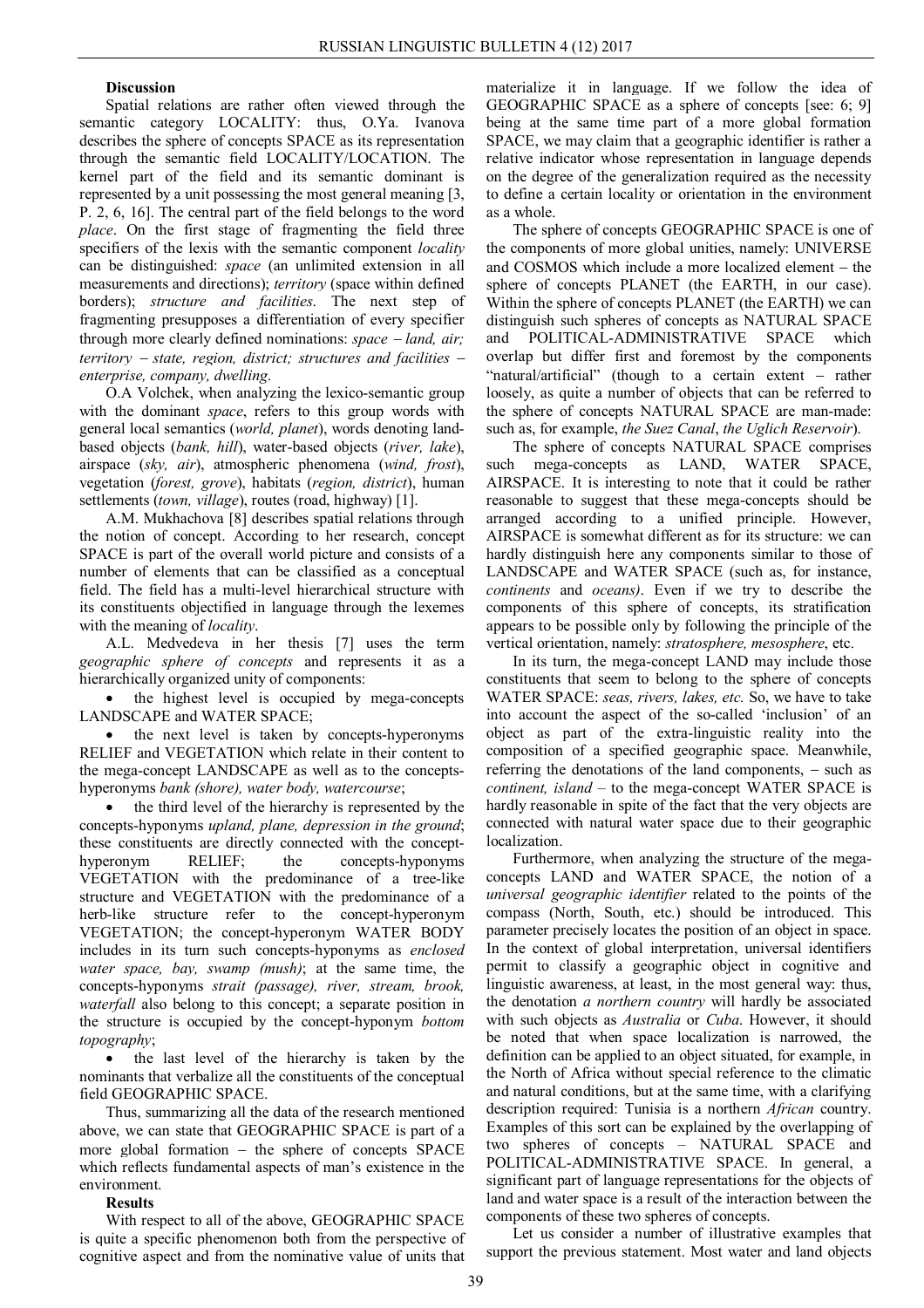denotations contain both proper and common names, allowing to associate this or that name with the megaconcepts LAND and WATER SPACE (*the Kola Peninsula, the Barents Sea, and so on).* In this regard, such denominations as *the Arctic*, *the Mediterranian* are rather noteworthy ones: here we may observe a sort of merging of two mega-concepts LAND and WATER SPACE, unlike more or less similar objects, such as *the Pacific Ocean* and *Alaska,* because the Arctic Region, for instance, comprises both water space and adjacent territories.

Following further subdivision, two concepts-hyperonyms RELIEF and VEGETATION are distinguished within the mega-concept LAND. These concepts may also have a presentation through a geographic name, such as *the Khibiny mountains*, *Sherwood forest*, though it would be right to say that for this type of natural sites naming is less common  $-$  if any, an object appears to be 1) global by the very nature; 2) it is closely connected with man's life (thus, the forest areas of Siberia are unlikely to be represented through proper names all along the massif).

The mega-concept WATER SPACE, besides basic constituents, such as *ocean and sea*, includes the concepthyperonym *water body* that in its turn, correlates with the concepts-hyponyms *closed water body, bay, mush (bog)*. The concepts-hyponyms *strait, river, stream, brook, water fall* can be referred to *watercourses*. In cases of the proper names coincidence, a geographic common name (sometimes an illustrative context) is necessary: *town Kola* and *the river Kola*.

The sphere of concepts POLITICAL-ADMINISTRATIVE SPACE comprises the mega-concepthyperonym COUNTRY/STATE and concepts-hyponyms REGION, DISTRICT, SETTLEMENT (TOWN/CITY, VILLAGE, etc). From a methodological point of view, we may observe a substitution of spatial relations proper to a political-administrative subdivision that is quite permissible, in the author's opinion: going beyond purely spatial relations is commonplace for the classifying function of the human consciousness [see above: 5, P. 17-19] . At the same time, these cases are of a certain degree of complexity at a closer observation: the inclusion of those concepts that are represented through political-administrative names into the sphere of concepts GEOGRAPHIC SPACE, even through the elements of the sphere of concepts POLITICAL-<br>ADMINISTRATIVE SPACE, requires a detailed ADMINISTRATIVE SPACE, requires a specification due to the complexity of objects themselves: thus, the geographic concept RUSSIA is a hierarchically organized structure which includes the megaconcepts of LANDSCAPE and WATER SPACE. The same refers to

almost any concept that is associated with a geographic object and identified within a political-administrative or territorial administrative subdivision. Indeed, such structures are gestalts; they can be classified according to a purely orientation parameter (*Murmansk* is situated in the *North* of Russia) as well as be considered through the components of political-administrative or territorial administrative ranking: *Pervomaysky District*, *Bering Street*, *Semyonovskoye Lake*.

Meanwhile, these constituents "lose" their orientation anchors beyond the context unless they are bearers of a unique local/cultural code (for example, *the Eiffel Tower*), because streets, parks, water bodies sharing the same denomination are rather commonplace not only within one and the same national-cultural environment, but within a multi-cultural one also: *Rose street* can be found in Cheboksary, Voronezh, Rostov-on-Don and Edinburgh.

Following the previous observations, it is necessary to mention that all the above-mentioned components are considered to be the most important ones when structuring the sphere of concepts GEOGRAPHIC SPACE. Besides it, there are several additional, indirect identifiers, such as *climatic parameters, the names of flora and fauna, the nationality* that require greater analysis and discussion.

## **Conclusion**

Summarizing all the stated above, we may conclude that GEOGRAPHIC SPACE establishes linkages with other dominant components of the national world picture.

When identifying the elements of the sphere of concepts GEOGRAPHIC SPACE, the names of geographic sites/objects may be more or less informative firstly, according to their status within the system of local territorial identifiers: thus, street names possess a far less informative potential without any reference to the name of a city or town where these objects are located; the numbers of buildings and constructions are of a far marginal informative value unless the names of the street and town are mentioned, etc.;

secondly, according to the integration of the knowledge actor into the local culture: an average Russian dweller is highly likely to identify the location of *the Murmansk Region* and *the city of Murmansk,* but such toponyms as *Semyonovskoye Lake, Pervomaysky District* will be informatively gaping for him/her without a relevant context.

Finally, a recipient's general knowledge also matters: if a bearer of geographic knowledge does not live in a particular region, he/she may have some difficulties trying to understand what kind of phenomena, for instance, *the polar night* or *Aurora Borealis* are as he/she has never witnessed them. This sort of information requires further efforts when being extracted and processed.

# **Список литературы / References**

1. Волчек О.А. Состав лексико-семантической группы «Пространство» (по данным психолингвистического эксперимента) / О.А. Волчек. – Веснік БДУ. – Сер. 4. – 2013. – № 2. – С. 30-34.

2. Гак В.Г. Пространство вне пространства / В.Г. Гак // Логический анализ языка. Языки пространств. / отв. ред. Н.Д. Арутюнова, И.Б. Левонтина. – М.: Языки русской культуры, 2000. – С. 127-134.

3. Иванова О.Я. Лингвокультурная специфика словообразовательной категории локативности: автореф. дисс. ... канд. филол. наук: 10.02.19 / О.Я. Ивановна. – Ставрополь: Ставропольск. гос. ун-т, 2004. – 22 с.

4. Кубрякова Е.С. О понятиях места, предмета и пространства / Е.С. Кубрякова // Логический анализ языка. Языки пространств / отв. ред.: Н.Д. Арутюнова, И.Б. Левонтина. – М.: Языки русской культуры, 2000. – С. 84 -93.

5. Курганова Н.И., Тюркан Е.А., Кобцева С.А. Национально-культурная специфика языкового сознания жителей Арктического региона России, Норвегии, США и Канады / Н.И. Курганова и др. / под общ. ред. Н.И. Кургановой. – Мурманск: МИП «999», 2017. – 352 с.

6. Лихачев Д.С. Концептосфера русского языка / Д.С. Лихачев // Очерки по философии художественного творчества / РАН, Ин-т рус. лит. (Пушкинский Дом). – 2-е изд., доп. – СПб.: БЛИЦ, 1999. – C. 147-165.

7. Медведева А.Л. Концептуальное поле «Географическое пространство» во французской концептуальной картине мира: автореф. дисс. ... канд филол. наук: 10.02.05 / АЛ. Медведева. – Воронеж, 2013. – 23 с.